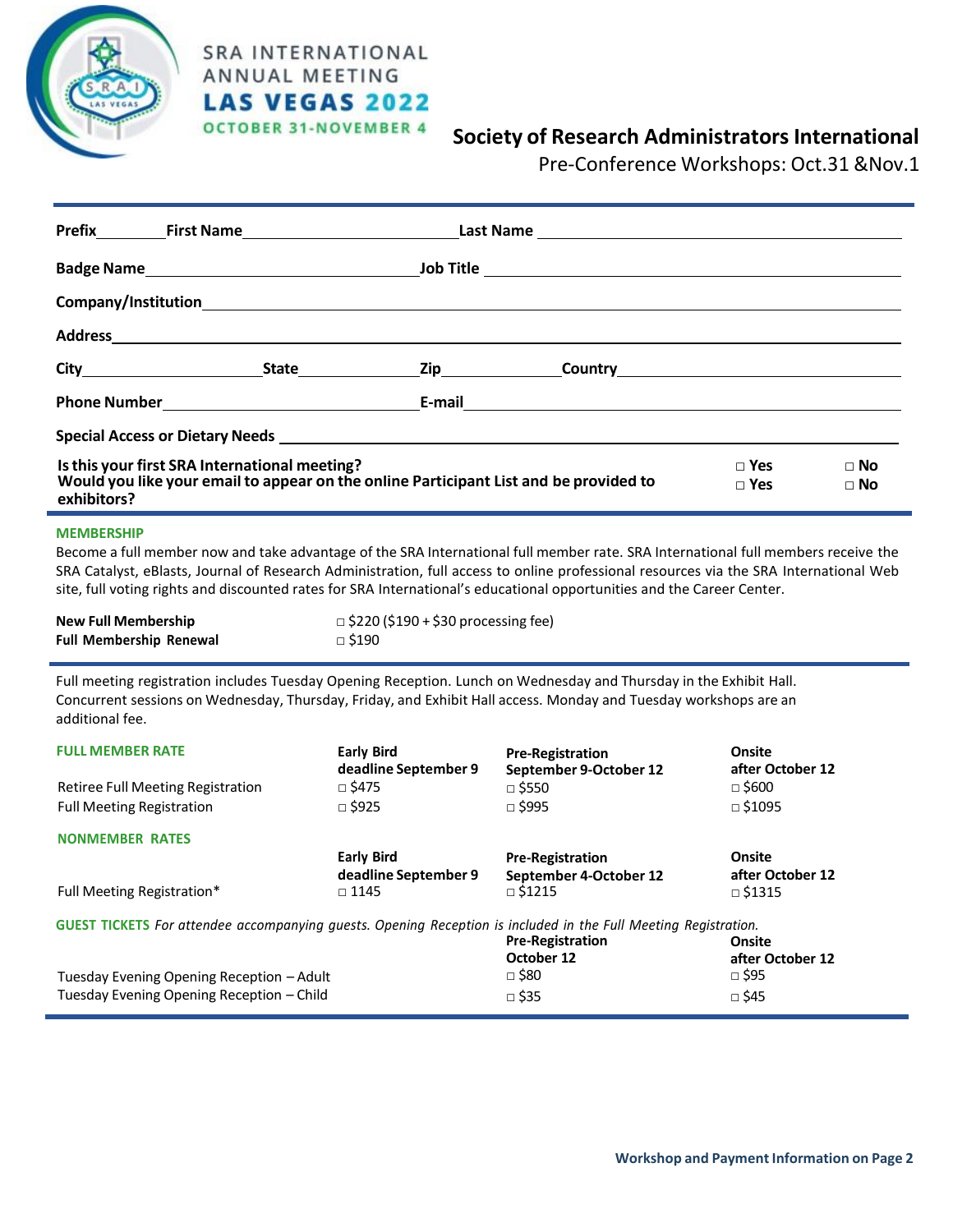The workshops held on Monday and Tuesday are not included in the registration rate. Lunch is included for a full day or two half day workshops on the same day. The workshops fee does not include participation in any other activities such as social functions and concurrent sessions, which require full registration. You need to be an SRA International full member to attend a workshop.

**Half day workshop fee** \$190 per workshop before Oct. 12 **Full day workshop fee** \$380 per workshop before Oct. 12

# **MONDAY, OCTOBER 31 TUESDAY, NOVEMBER 1**

# **Full Day: 9:00 AM – 5:00 PM Full Day: 9:00 AM – 5:00 PM**

- **□** WS1: Understanding the FAR □ WS9: A Guide to Clinical Trials Administration
	- □ WS10: Fundamentals of Research Administration and Management
	- □ WS11: Introduction to Research Law

# **Half Day: 9:00 AM – 12:30 PM Half Day: 9:00 AM – 12:30 PM**

- **□** WS2: Pre-Award Required Half Day Workshop
- **□** WS3: The Best of Both Worlds: Managing US and International Regulatory Research

- **Half Day: 1:30 PM − 5:00 PM**<br>
Fig. MS4: Alphabet Soun: Understanding the NIH **Fig. 2000 PM** Half Day: 1:30 PM − 5:00 PM □ WS4: Alphabet Soup: Understanding the NIH Funding Framework
	- **□** WS5: The Rabbit Hole that is: Subrecipient vs. Contractor
	- **□** WS6: Metrics Workshop
	- **□** WS8: European Funding and Horizon 2020

- □ WS12: Building High Performance Teams in Research Administration
- □ WS13: The Research Administrator/Faculty Collaboration: Creating Camaraderie with your Principal Investigators
- □ WS14: Building a Basics Grant Budget
- □ WS15: Kirschstein NRSA Workshop: NIH Research Training Grants and Fellowship
- □ WS16: Research Funding from Everything Except

- □ WS17: TAG, You are it! Question, Have I Prepared You for Your New Role?
- □ WS18: PRAM Required Half Day Workshop
- □ WS19: Avoiding the Pitfalls of DARPA and DoD Submissions and Negotiations and Tips for Post-Award Management
- □ WS20: It Takes a Village: Diving in the Deep End of Research Compliance

Learning Lab: There is NO charge to register for a Learning Lab, but registration is required.

# **TUESDAY, NOVEMBER 1 - Half Day: 1:30 PM – 5:00 PM**

□ **LL1: Becoming First Author: How to Write a Journal Article for Publication**

\$215 per workshop after Oct. 12 by the state of the state of the state of the state of the state of the state of the state of the state of the state of the state of the state of the state of the state of the state of the s